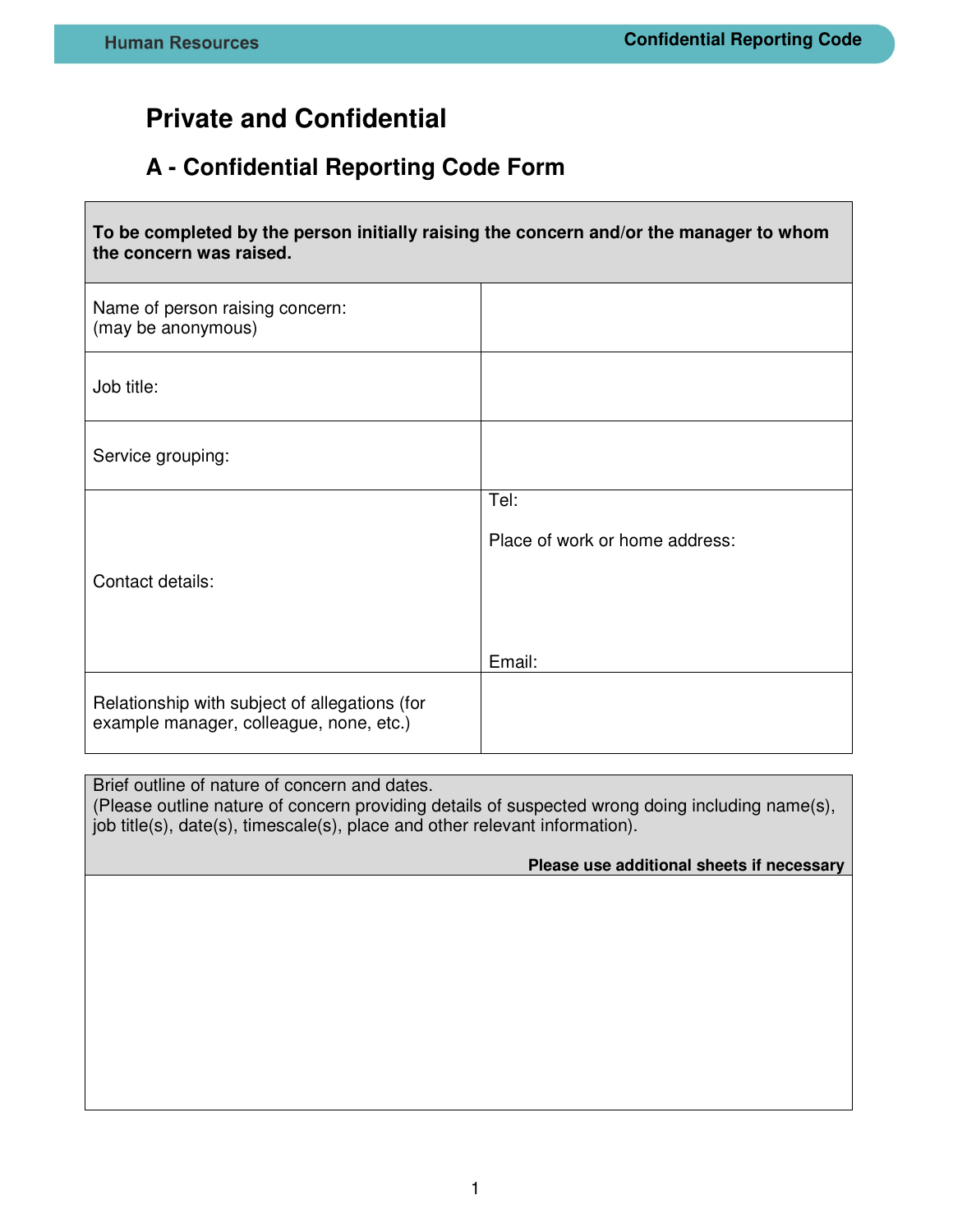## **Declaration (may be anonymous)**

| Signature:                 |
|----------------------------|
| (of person raising initial |
| concern)                   |

Please print name:

Date:

| To be completed by the manager to whom the concern was raised:                          |                |  |
|-----------------------------------------------------------------------------------------|----------------|--|
| Name:                                                                                   |                |  |
| Job title:                                                                              |                |  |
| Service grouping:                                                                       |                |  |
| Contact details:                                                                        | Tel:           |  |
|                                                                                         | Place of work: |  |
|                                                                                         | Email:         |  |
| Relationship with subject of allegations (for<br>example manager, colleague, none, etc. |                |  |